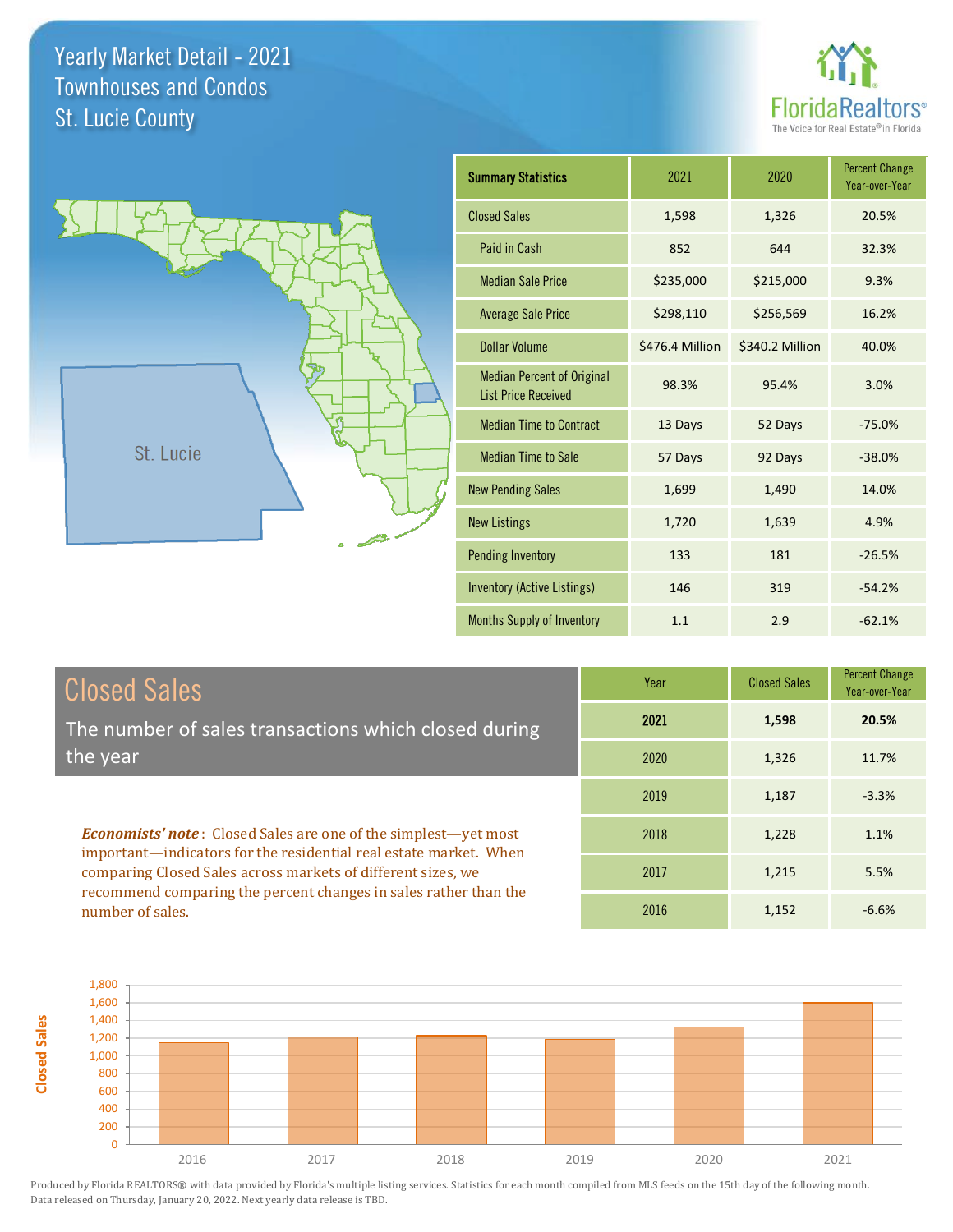

## Cash Sales

**Cash Sales**

The number of Closed Sales during the year in which buyers exclusively paid in cash

*Economists' note* : Cash Sales can be a useful indicator of the extent to which investors are participating in the market. Why? Investors are far more likely to have the funds to purchase a home available up front, whereas the typical homebuyer requires a mortgage or some other form of financing. There are, of course, many possible exceptions, so this statistic should be interpreted with care.

| Year | <b>Cash Sales</b> | <b>Percent Change</b><br>Year-over-Year |
|------|-------------------|-----------------------------------------|
| 2021 | 852               | 32.3%                                   |
| 2020 | 644               | 0.9%                                    |
| 2019 | 638               | $-9.9%$                                 |
| 2018 | 708               | $-3.8%$                                 |
| 2017 | 736               | 7.1%                                    |
| 2016 | 687               | $-13.4%$                                |



#### Cash Sales as a Percentage of Closed Sales The percentage of Closed Sales during the year which were Cash Sales

*Economists' note* : This statistic is simply another way of viewing Cash Sales. The remaining percentages of Closed Sales (i.e. those not paid fully in cash) each year involved some sort of financing, such as mortgages, owner/seller financing, assumed loans, etc.



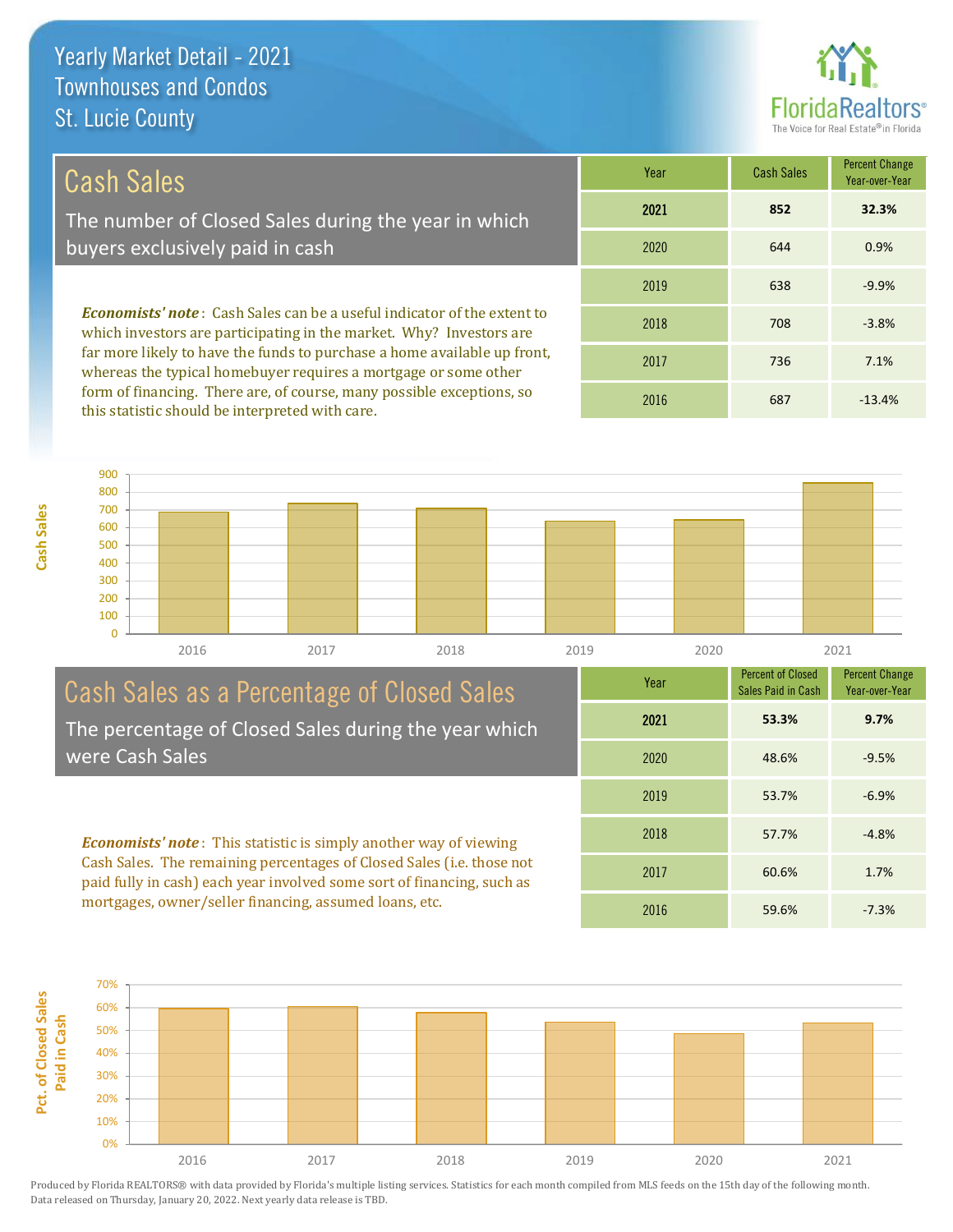

## Median Sale Price

The median sale price reported for the year (i.e. 50% of sales were above and 50% of sales were below)

*Economists' note* : Median Sale Price is our preferred summary statistic for price activity because, unlike Average Sale Price, Median Sale Price is not sensitive to high sale prices for small numbers of homes that may not be characteristic of the market area. Keep in mind that median price trends over time are not always solely caused by changes in the general value of local real estate. Median sale price only reflects the values of the homes that *sold* each year, and the mix of the types of homes that sell can change over time.

| Year | <b>Median Sale Price</b> | <b>Percent Change</b><br>Year-over-Year |
|------|--------------------------|-----------------------------------------|
| 2021 | \$235,000                | 9.3%                                    |
| 2020 | \$215,000                | 19.1%                                   |
| 2019 | \$180,500                | 2.1%                                    |
| 2018 | \$176,750                | 4.0%                                    |
| 2017 | \$170,000                | 18.9%                                   |
| 2016 | \$143,000                | 5.9%                                    |

#### 2016 2017 2018 2019 2020 2021 **\$0K** \$50K \$100K \$150K \$200K \$250K

## Average Sale Price

The average sale price reported for the year (i.e. total sales in dollars divided by the number of sales)

*Economists' note* : Usually, we prefer Median Sale Price over Average Sale Price as a summary statistic for home prices. However, Average Sale Price does have its uses—particularly when it is analyzed alongside the Median Sale Price. For one, the relative difference between the two statistics can provide some insight into the market for higher-end homes in an area.

| Year | <b>Average Sale Price</b> | <b>Percent Change</b><br>Year-over-Year |
|------|---------------------------|-----------------------------------------|
| 2021 | \$298,110                 | 16.2%                                   |
| 2020 | \$256,569                 | 17.4%                                   |
| 2019 | \$218,574                 | $-3.2%$                                 |
| 2018 | \$225,692                 | 6.3%                                    |
| 2017 | \$212,239                 | 12.9%                                   |
| 2016 | \$187,986                 | 2.9%                                    |



**Average Sale Price Average Sale Price**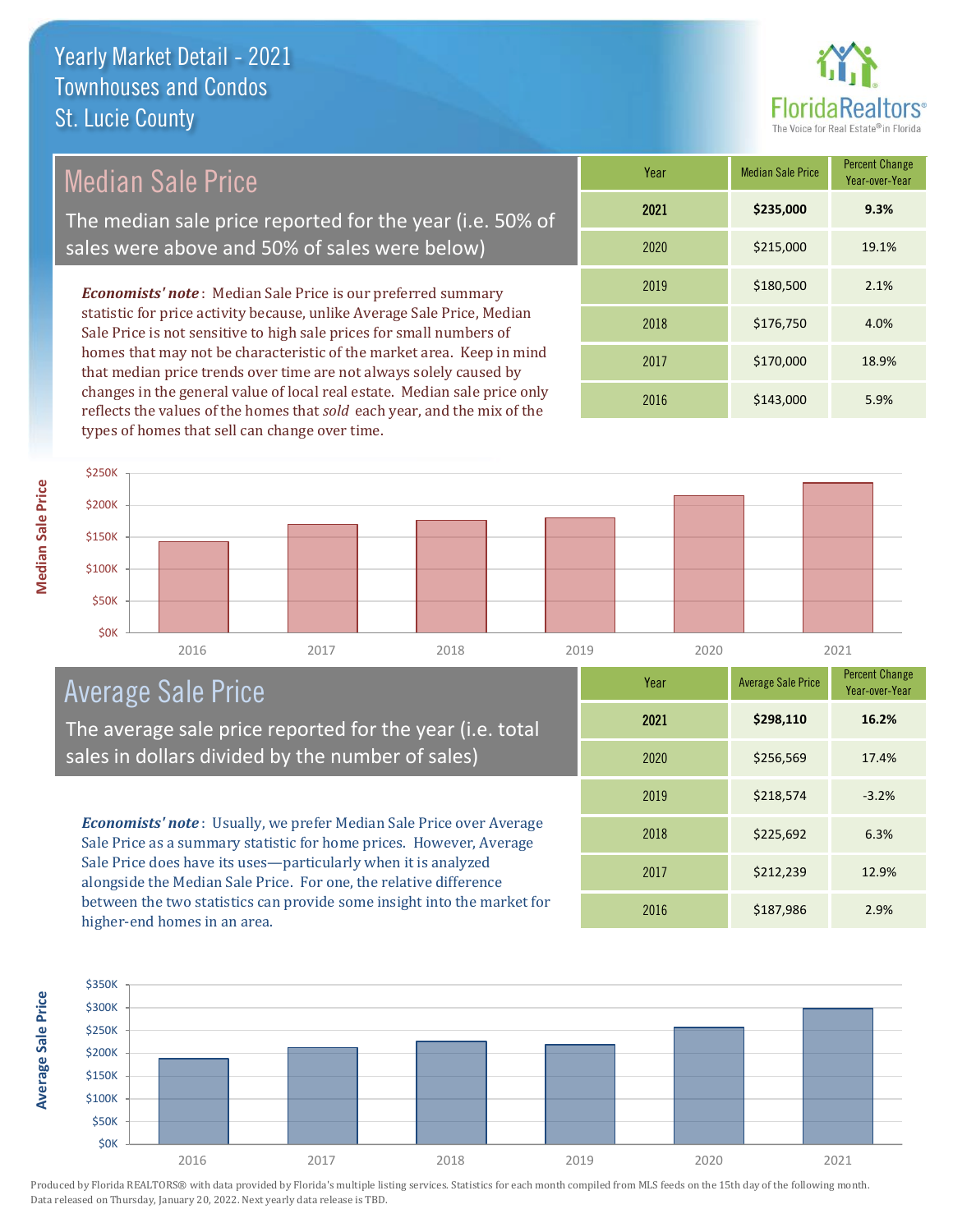## Dollar Volume

**Dollar Volume**

The sum of the sale prices for all sales which closed during the year

*Economists' note* : Dollar Volume is simply the sum of all sale prices in a given time period, and can quickly be calculated by multiplying Closed Sales by Average Sale Price. It is a strong indicator of the health of the real estate industry in a market, and is of particular interest to real estate professionals, investors, analysts, and government agencies. Potential home sellers and home buyers, on the other hand, will likely be better served by paying attention to trends in the two components of Dollar Volume (i.e. sales and prices) individually.

| Year | <b>Dollar Volume</b> | <b>Percent Change</b><br>Year-over-Year |
|------|----------------------|-----------------------------------------|
| 2021 | \$476.4 Million      | 40.0%                                   |
| 2020 | \$340.2 Million      | 31.1%                                   |
| 2019 | \$259.4 Million      | $-6.4%$                                 |
| 2018 | \$277.1 Million      | 7.5%                                    |
| 2017 | \$257.9 Million      | 19.1%                                   |
| 2016 | \$216.6 Million      | $-3.9%$                                 |



## Median Percent of Original List Price Received

The median of the sale price (as a percentage of the original list price) across all properties selling during the year

*Economists' note* : The Median Percent of Original List Price Received is useful as an indicator of market recovery, since it typically rises as buyers realize that the market may be moving away from them and they need to match the selling price (or better it) in order to get a contract on the house. This is usually the last measure to indicate a market has shifted from down to up, so it is what we would call a *lagging* indicator.

| Year | Med. Pct. of Orig. List<br><b>Price Received</b> | <b>Percent Change</b><br>Year-over-Year |
|------|--------------------------------------------------|-----------------------------------------|
| 2021 | 98.3%                                            | 3.0%                                    |
| 2020 | 95.4%                                            | 0.8%                                    |
| 2019 | 94.6%                                            | $-0.4%$                                 |
| 2018 | 95.0%                                            | 0.3%                                    |
| 2017 | 94.7%                                            | 0.3%                                    |
| 2016 | 94.4%                                            | 0.1%                                    |

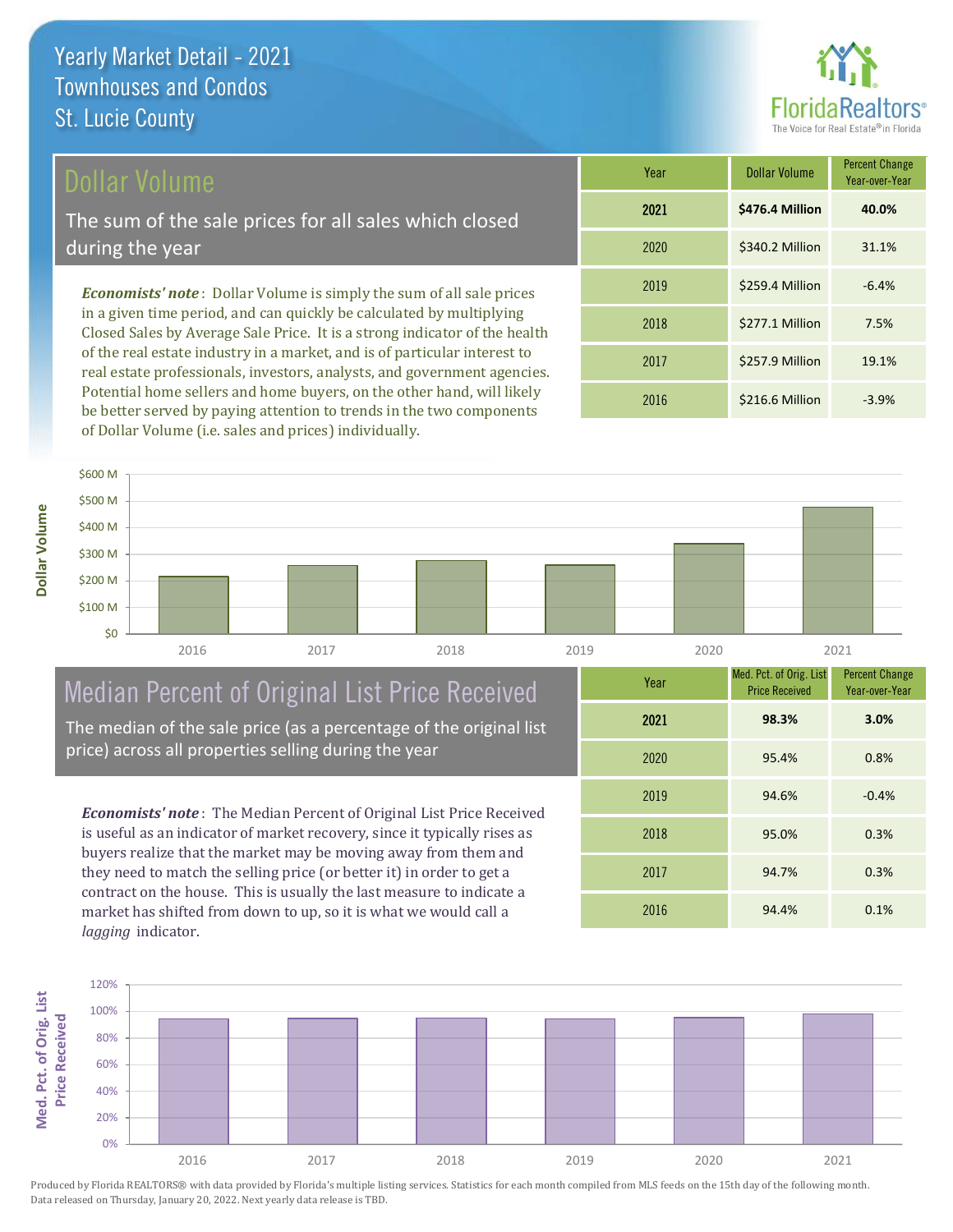

## Median Time to Contract

The median number of days between the listing date and contract date for all Closed Sales during the year

*Economists' note* : Like Time to Sale, Time to Contract is a measure of the length of the home selling process calculated for sales which closed during the year. The difference is that Time to Contract measures the number of days between the initial listing of a property and the signing of the contract which eventually led to the closing of the sale. When the gap between Median Time to Contract and Median Time to Sale grows, it is usually a sign of longer closing times and/or declining numbers of cash sales.

| Year | <b>Median Time to</b><br>Contract | <b>Percent Change</b><br>Year-over-Year |
|------|-----------------------------------|-----------------------------------------|
| 2021 | 13 Days                           | $-75.0%$                                |
| 2020 | 52 Days                           | 0.0%                                    |
| 2019 | 52 Days                           | 8.3%                                    |
| 2018 | 48 Days                           | $-11.1%$                                |
| 2017 | 54 Days                           | $-3.6%$                                 |
| 2016 | 56 Days                           | $-15.2%$                                |



**Median Time to Sale**

**Median Time to Sale** 



## Median Time to Sale

The median number of days between the listing date and closing date for all Closed Sales during the year

*Economists' note* : Time to Sale is a measure of the length of the home selling process, calculated as the number of days between the initial listing of a property and the closing of the sale. *Median* Time to Sale is the amount of time the "middle" property selling this month was on the market. That is, 50% of homes selling this month took *less* time to sell, and 50% of homes took *more* time to sell. Median Time to Sale gives a more accurate picture than Average Time to Sale, which can be skewed upward by small numbers of properties taking an abnormally long time to sell.

| Year | <b>Median Time to Sale</b> | <b>Percent Change</b><br>Year-over-Year |
|------|----------------------------|-----------------------------------------|
| 2021 | 57 Days                    | $-38.0%$                                |
| 2020 | 92 Days                    | $-2.1%$                                 |
| 2019 | 94 Days                    | 11.9%                                   |
| 2018 | 84 Days                    | $-11.6%$                                |
| 2017 | 95 Days                    | $-5.0%$                                 |
| 2016 | 100 Days                   | $-3.8%$                                 |

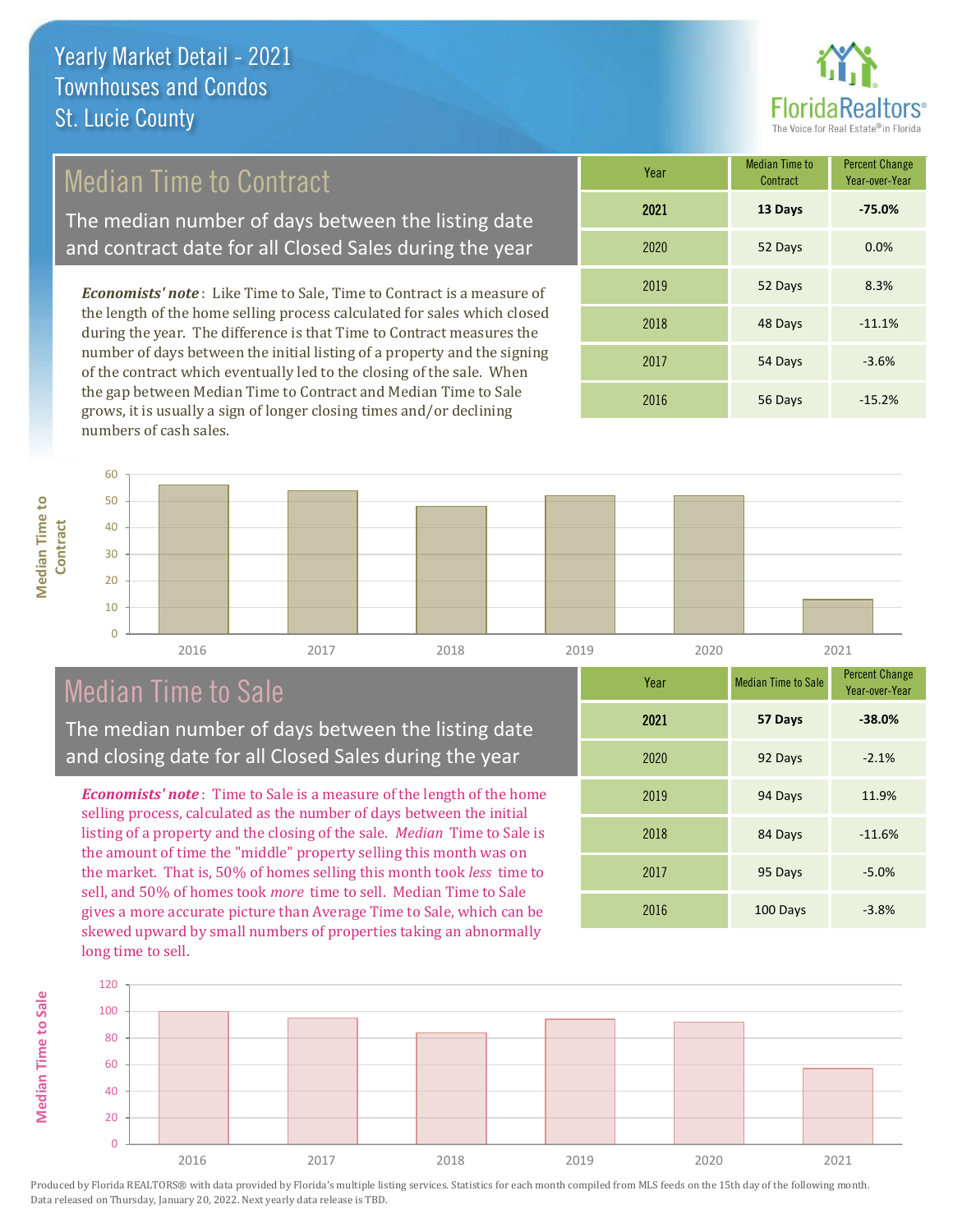

1,710 7.8%

2016 1,618 2.5%

2017 1,587 -1.9%

2019 1,654 -3.3%

2020 1,639 -0.9%

Year-over-Year

**4.9%**

## New Pending Sales

The number of listed properties that went under contract during the year

*Economists' note* : Because of the typical length of time it takes for a sale to close, economists consider Pending Sales to be a decent indicator of potential future Closed Sales. It is important to bear in mind, however, that not all Pending Sales will be closed successfully. So, the effectiveness of Pending Sales as a future indicator of Closed Sales is susceptible to changes in market conditions such as the availability of financing for homebuyers and the inventory of distressed properties for sale.

| Year | <b>New Pending Sales</b> | <b>Percent Change</b><br>Year-over-Year |
|------|--------------------------|-----------------------------------------|
| 2021 | 1,699                    | 14.0%                                   |
| 2020 | 1,490                    | 19.3%                                   |
| 2019 | 1,249                    | $-4.7%$                                 |
| 2018 | 1,310                    | $-1.7%$                                 |
| 2017 | 1,333                    | 6.0%                                    |
| 2016 | 1,257                    | $-11.5%$                                |

2021 **1,720**

2018



# New Listings

**New Listings**

Pending Sales

The number of properties put onto the market during the year

*Economists' note* : New Listings tend to rise in delayed response to increasing prices, so they are often seen as a lagging indicator of market health. As prices rise, potential sellers raise their estimations of value—and in the most recent cycle, rising prices have freed up many potential sellers who were previously underwater on their mortgages. Note that in our calculations, we take care to not include properties that were recently taken off the market and quickly relisted, since these are not really *new* listings.

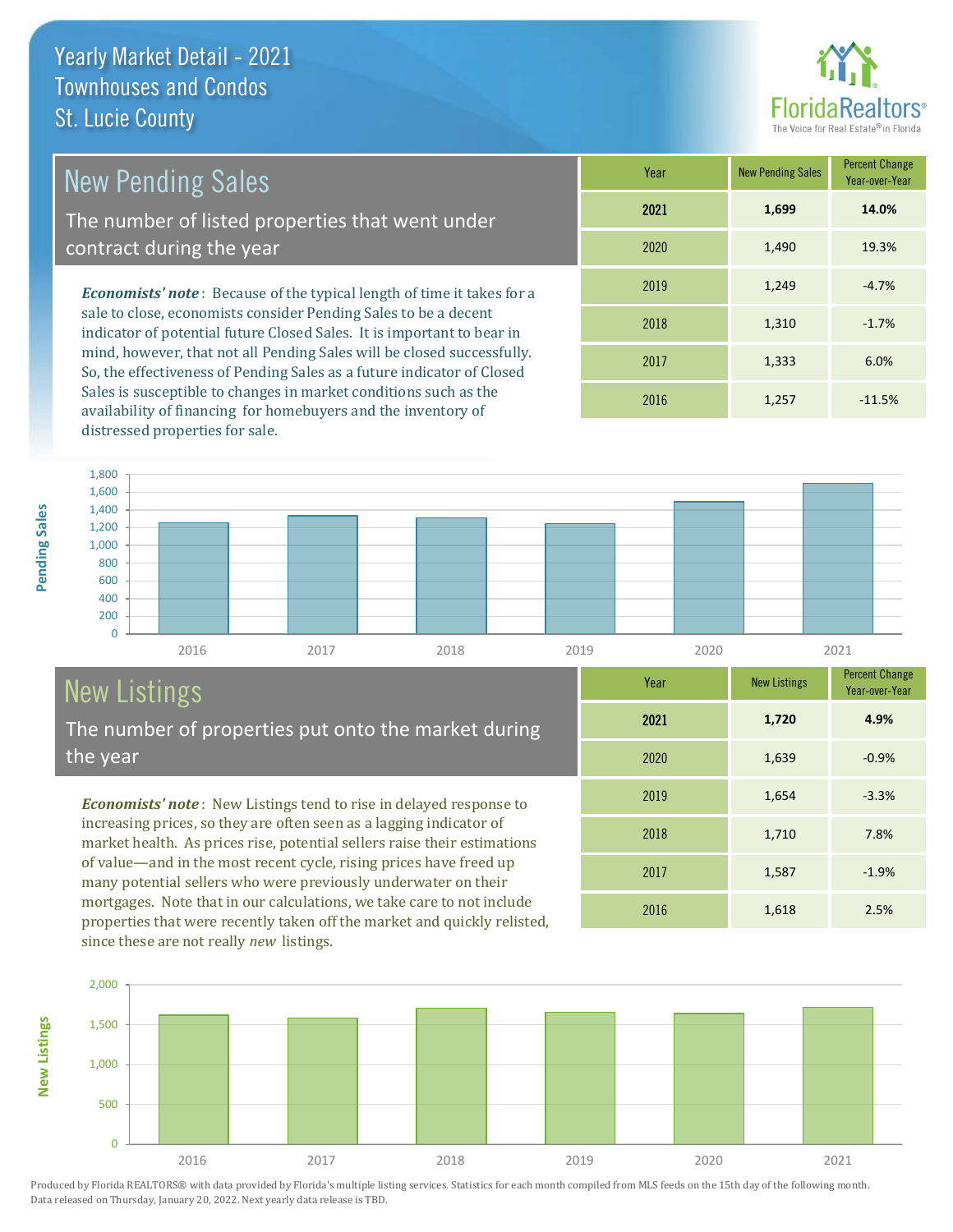Inventory (Active Listings)

The number of property listings active at the end of the year

*Economists' note* : There are a number of ways to define and calculate Inventory. Our method is to simply count the number of active listings on the last day of the year, since it is the most current. Inventory rises when New Listings are outpacing the number of listings that go offmarket (regardless of whether they actually sell). Likewise, it falls when New Listings aren't keeping up with the rate at which homes are going off-market.

| Year | Inventory | <b>Percent Change</b><br>Year-over-Year |
|------|-----------|-----------------------------------------|
| 2021 | 146       | $-54.2%$                                |
| 2020 | 319       | $-45.2%$                                |
| 2019 | 582       | 5.1%                                    |
| 2018 | 554       | 7.4%                                    |
| 2017 | 516       | $-5.7%$                                 |
| 2016 | 547       | 8.1%                                    |

**Inventory**



## Months Supply of Inventory (Year-End) An estimate of the number of months it will take to deplete the current Inventory given recent sales rates

*Economists' note* : MSI is a useful indicator of market conditions. The benchmark for a balanced market (favoring neither buyer nor seller) is 5.5 months of inventory. Anything higher is traditionally a buyers' market, and anything lower is a sellers' market. There is no single accepted way of calculating MSI. A common method is to divide current Inventory by the most recent month's Closed Sales count, but this count is a usually poor predictor of future Closed Sales due to seasonal cycles. To eliminate seasonal effects, we use the 12-month average of monthly Closed Sales instead.

| Year | <b>Months Supply</b> | <b>Percent Change</b><br>Year-over-Year |
|------|----------------------|-----------------------------------------|
| 2021 | 1.1                  | $-62.1%$                                |
| 2020 | 2.9                  | $-50.8%$                                |
| 2019 | 5.9                  | 9.3%                                    |
| 2018 | 5.4                  | 5.9%                                    |
| 2017 | 5.1                  | $-10.5%$                                |
| 2016 | 5.7                  | 16.3%                                   |

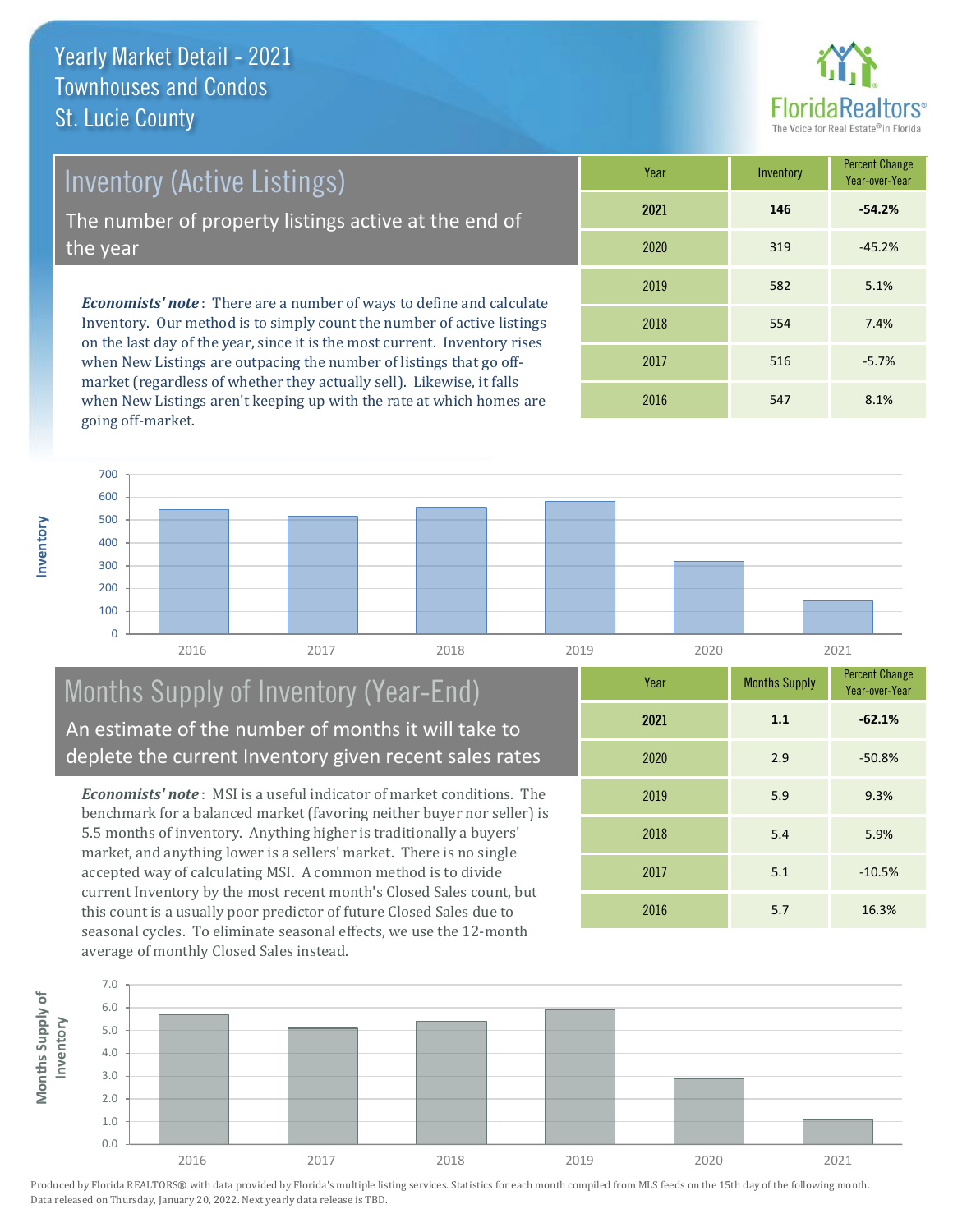

| Closed Sales by Sale Price                           | S             |  |
|------------------------------------------------------|---------------|--|
|                                                      | Ъ             |  |
| The number of sales transactions which closed during |               |  |
| the year                                             |               |  |
|                                                      | $\sqrt[6]{3}$ |  |

*Economists' note* : Closed Sales are one of the simplest—yet most important—indicators for the residential real estate market. When comparing Closed Sales across markets of different sizes, we recommend comparing the percent changes in sales rather than the number of sales.

| <b>Sale Price</b>     | <b>Closed Sales</b> | <b>Percent Change</b><br>Year-over-Year |
|-----------------------|---------------------|-----------------------------------------|
| Less than \$50,000    | 12                  | $-29.4%$                                |
| $$50,000 - $99,999$   | 88                  | $-21.4%$                                |
| $$100,000 - $149,999$ | 230                 | 0.4%                                    |
| $$150,000 - $199,999$ | 293                 | 12.7%                                   |
| \$200,000 - \$249,999 | 217                 | 38.2%                                   |
| \$250,000 - \$299,999 | 148                 | 21.3%                                   |
| \$300,000 - \$399,999 | 254                 | 10.9%                                   |
| \$400,000 - \$599,999 | 239                 | 71.9%                                   |
| \$600,000 - \$999,999 | 102                 | 72.9%                                   |
| \$1,000,000 or more   | 15                  | 650.0%                                  |



## **Median Time to Contract by Sale Price** The median number of days between the listing date and contract date for all Closed Sales during the year

*Economists' note* : Like Time to Sale, Time to Contract is a measure of the length of the home selling process calculated for sales which closed during the year. The difference is that Time to Contract measures the number of days between the initial listing of a property and the signing of the contract which eventually led to the closing of the sale. When the gap between Median Time to Contract and Median Time to Sale grows, it is usually a sign of longer closing times and/or declining numbers of cash sales.

| <b>Sale Price</b>     | <b>Median Time to</b><br>Contract | <b>Percent Change</b><br>Year-over-Year |
|-----------------------|-----------------------------------|-----------------------------------------|
| Less than \$50,000    | 154 Days                          | 18.5%                                   |
| \$50,000 - \$99,999   | 35 Days                           | $-16.7%$                                |
| $$100,000 - $149,999$ | 15 Days                           | $-65.9%$                                |
| $$150,000 - $199,999$ | 11 Days                           | $-75.0%$                                |
| \$200,000 - \$249,999 | 9 Days                            | $-89.4%$                                |
| \$250,000 - \$299,999 | 16 Days                           | $-74.2%$                                |
| \$300,000 - \$399,999 | 14 Days                           | $-67.4%$                                |
| \$400,000 - \$599,999 | 12 Days                           | $-86.4%$                                |
| \$600,000 - \$999,999 | 26 Days                           | $-86.7%$                                |
| \$1,000,000 or more   | 20 Days                           | 66.7%                                   |



**Median Time to Contract**

**Median Time to Contract** 

**Closed Sales**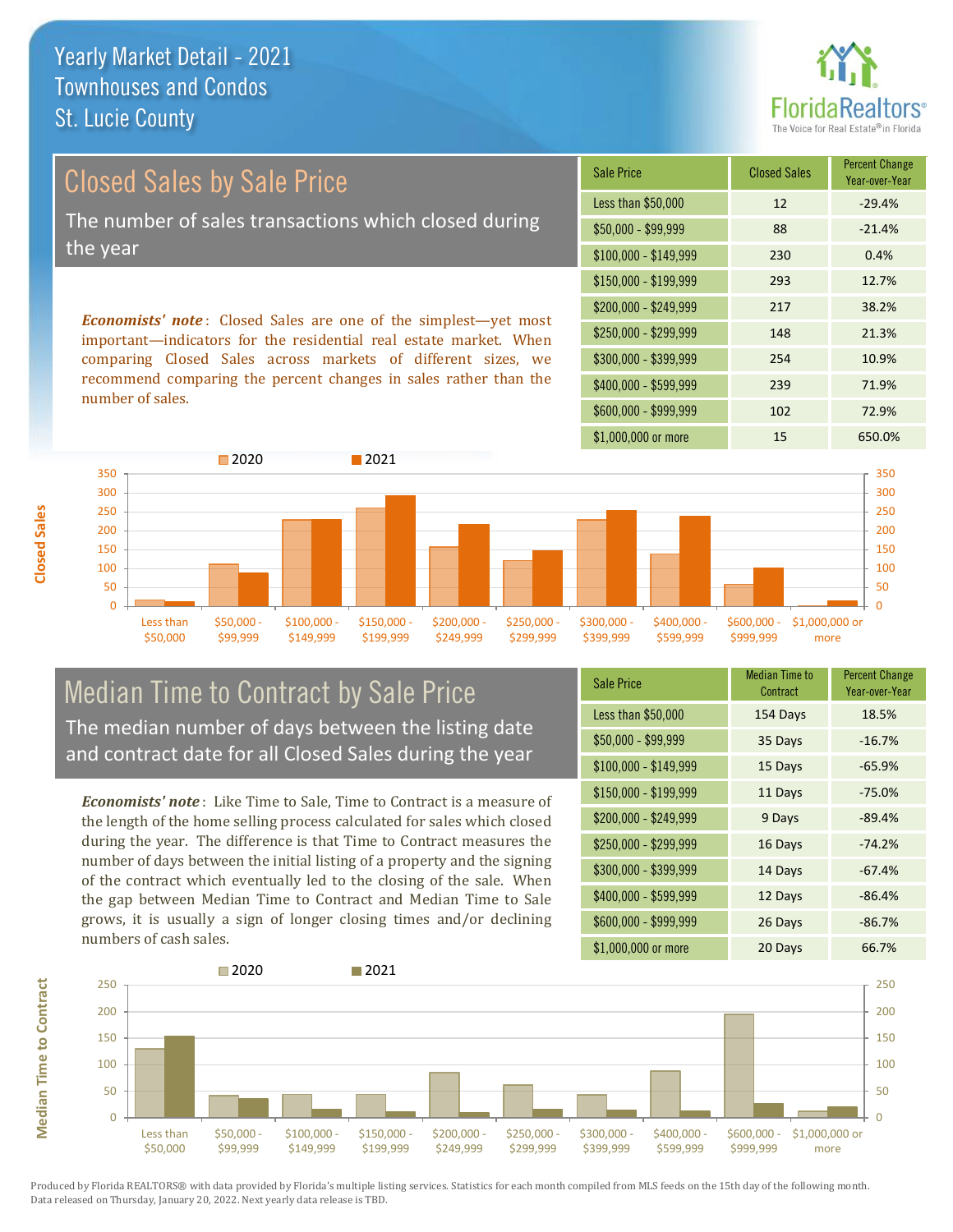

## New Listings by Initial Listing Price

The number of properties put onto the market during the year

*Economists' note:* New Listings tend to rise in delayed response to increasing prices, so they are often seen as a lagging indicator of market health. As prices rise, potential sellers raise their estimations of value—and in the most recent cycle, rising prices have freed up many potential sellers who were previously underwater on their mortgages. Note that in our calculations, we take care to not include properties that were recently taken off the market and quickly relisted, since these are not really *new* listings.

| <b>Initial Listing Price</b> | <b>New Listings</b> | <b>Percent Change</b><br>Year-over-Year |
|------------------------------|---------------------|-----------------------------------------|
| Less than \$50,000           | 5                   | $-61.5%$                                |
| \$50,000 - \$99,999          | 82                  | $-42.7%$                                |
| $$100,000 - $149,999$        | 250                 | $-8.1%$                                 |
| $$150,000 - $199,999$        | 301                 | $-9.6%$                                 |
| \$200,000 - \$249,999        | 227                 | 32.7%                                   |
| \$250,000 - \$299,999        | 149                 | $-11.3%$                                |
| \$300,000 - \$399,999        | 243                 | $-19.8%$                                |
| \$400,000 - \$599,999        | 287                 | 80.5%                                   |
| \$600,000 - \$999,999        | 127                 | 78.9%                                   |
| \$1,000,000 or more          | 49                  | 716.7%                                  |



### Inventory by Current Listing Price The number of property listings active at the end of the year

*Economists' note* : There are a number of ways to define and calculate Inventory. Our method is to simply count the number of active listings on the last day of the year, since it is the most current. Inventory rises when New Listings are outpacing the number of listings that go offmarket (regardless of whether they actually sell). Likewise, it falls when New Listings aren't keeping up with the rate at which homes are going off-market.

| <b>Current Listing Price</b> | Inventory | <b>Percent Change</b><br>Year-over-Year |
|------------------------------|-----------|-----------------------------------------|
| Less than \$50,000           | 0         | $-100.0%$                               |
| \$50,000 - \$99,999          | 8         | $-75.8%$                                |
| $$100,000 - $149,999$        | 8         | $-83.0%$                                |
| $$150,000 - $199,999$        | 8         | $-78.9%$                                |
| \$200,000 - \$249,999        | 7         | $-78.8%$                                |
| \$250,000 - \$299,999        | 13        | $-53.6%$                                |
| \$300,000 - \$399,999        | 16        | $-76.5%$                                |
| \$400,000 - \$599,999        | 50        | 38.9%                                   |
| \$600,000 - \$999,999        | 13        | $-51.9%$                                |
| \$1,000,000 or more          | 23        | 475.0%                                  |



Produced by Florida REALTORS® with data provided by Florida's multiple listing services. Statistics for each month compiled from MLS feeds on the 15th day of the following month. Data released on Thursday, January 20, 2022. Next yearly data release is TBD.

**Inventory**